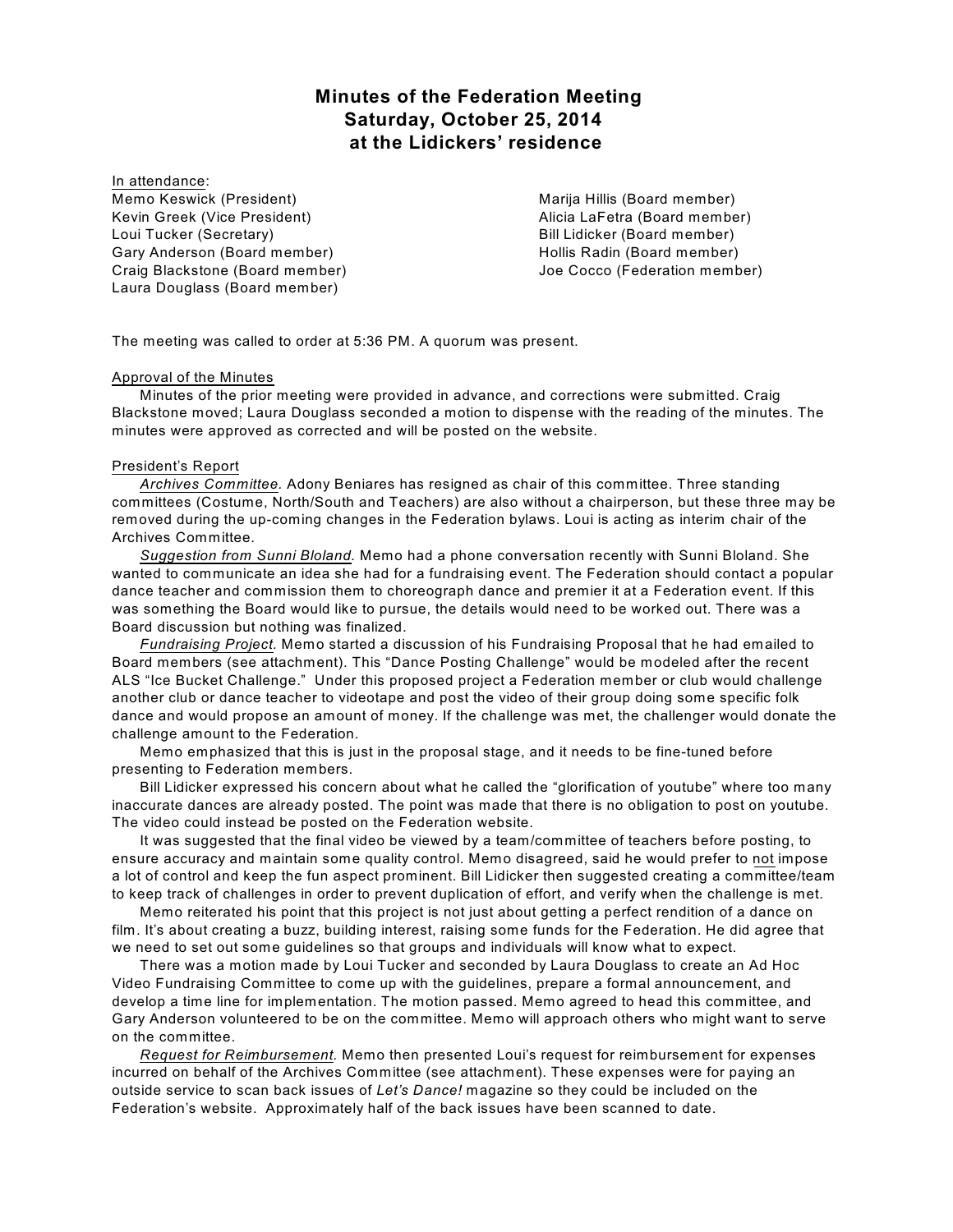After some discussion, Hollis Radin made a motion, seconded by Bill Lidicker, that \$1,985 be reimbursed to Loui and that amount be accounted for in the Archives Committee line item in the budget. It was noted that \$700 was already in the budget and going over the budgeted amount was merited at this time.

The Board was also supportive of including \$2000 in next year's budget to cover the next round of scanning and so directed the Finance Committee.

#### Treasurer's Report

Sabine was not present but submitted her report in writing (see attached report). This report covers six weeks since the last Treasurer's report. Of note are the following items:

- Another *Let's Dance!* invoice has been paid.
- Income received has been from Officers Ball registrations and membership payments.
- Almost all of the Federation's member groups pay their membership fees in December which will show in the January report.
- Income from advertising in *Let's Dance!* magazine is slightly skewed because one advertiser has paid in advance for a year's worth of advertising.

## Secretary's Report

Loui reported that minutes of Federation Board meetings going back to 2008 have been posted on the Federation website. Past president Craig Blackstone has provided hard copy of minutes of Board meetings and General Assembly meeting from 1994 to 2001. Loui plans to scan them and add them to the collection on the Federation website. She will be contacting other past presidents to see if they have hard copies of the minutes of meetings between 2001 and 2008.

Loui said she will be using MailChimp this week to send an email about getting registrations in for upcoming Officers Ball.

## Past Presidents Report

Lucy Chang was not present but provided a report via email.

- 85 dancers attended the New Dancer Festival in the North Bay on October 18 (approximately 15 were beginners).
- Another New Dancer Festival is scheduled for October 26 in Livermore.
- The Officers Ball is on calendar for November 15. Only 46 people are signed up for the Officers Ball to date. Lucy again asked Board members to encourage fellow dancers to register for the Officers Ball.

#### Vice President.

Kevin Greek was present. Craig Blackstone has accepted the position of Chair of the Nominations Committee.

#### Publications/Communications Committee

Hollis Radin reported that she contacted many of the Federation's member groups about setting up a Facebook page and/or Meetup group, and told them about the offer of \$75 from the Promotions Committee to help fund the Meetup group. There was not a lot of interest in applying for the offered \$75, but it was felt that perhaps \$75 was too little money to warrant spending the time to submit a full application to the Promotions Committee. Seven groups already have Meetup groups. Some also have websites, and some have Facebook pages (usually one or the other).

Marija Hillis suggested that some groups may not be interested in getting Promotion Committee funds because so much paperwork and "articulation" is required. She would like to Include a mini-application form that would be very simple to complete that would be included with Hollis' follow-up email. Perhaps a form that requires very little effort on their part will generate some interest.

A comment was made that if groups already have Meetup groups, Hollis should inquire in her followup contact whether the group is seeing some benefit. If the answer is yes, it might be used to encourage groups that don't have a Meetup group to establish one.

All agreed that this sort of communication between leadership and members and clubs is good for the Federation.